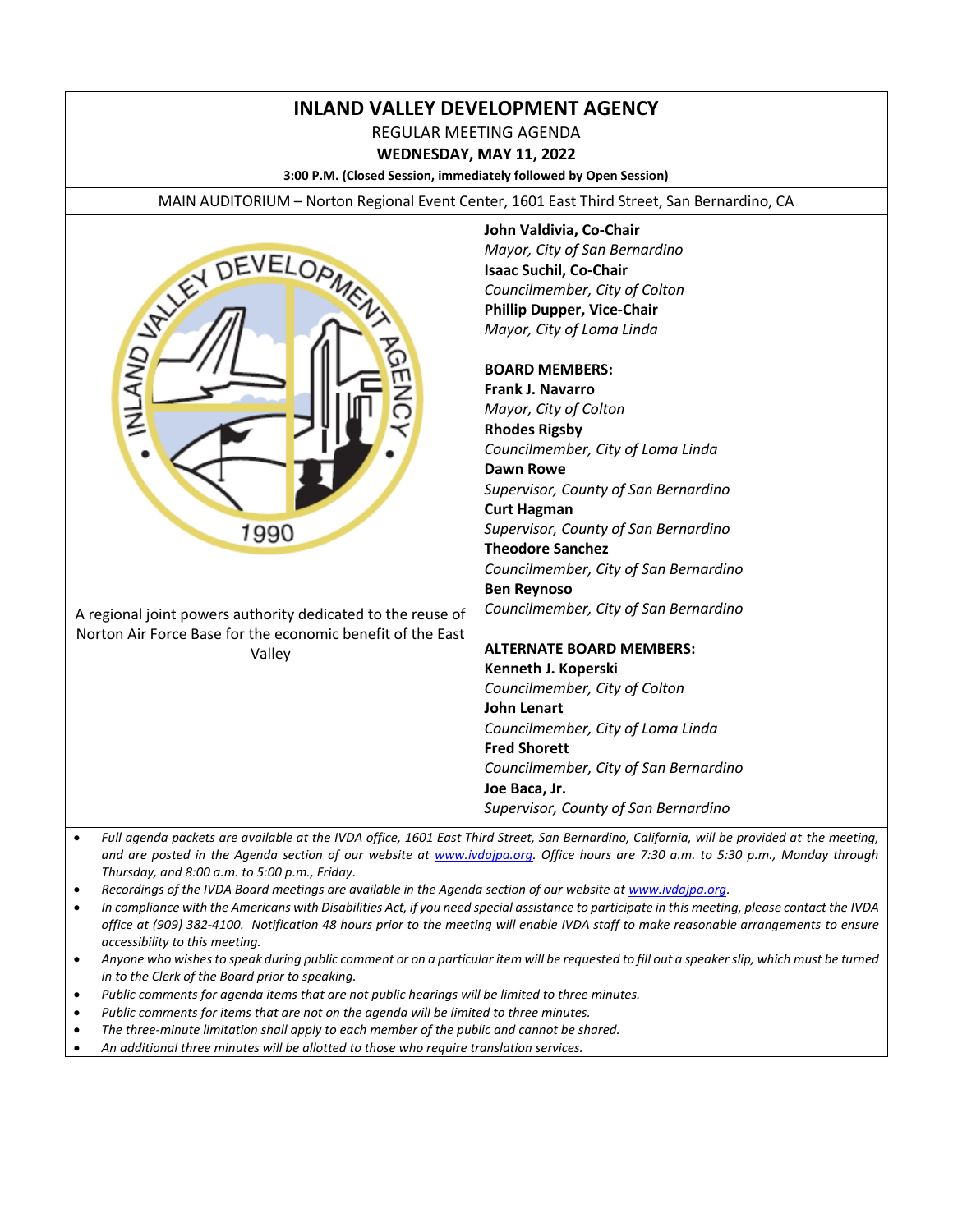# **ORDER OF BUSINESS – CLOSED SESSION**

This meeting of the governing Board of the Inland Valley Development Agency will begin with Closed Session Public Comment and Closed Session, immediately followed by the Open Session portion of the meeting.

# **CALL TO ORDER**

- **CLOSED SESSION PUBLIC COMMENT**
- **RECESS TO CLOSED SESSION**

# A. **CALL TO ORDER / ROLL CALL**

# B. **CLOSED SESSION PUBLIC COMMENT**

The Closed Session Public Comment portion of the Inland Valley Development Agency Board meeting is limited to a maximum of three minutes for each speaker and comments will be limited to matters appearing on the Closed Session portion of the agenda. Additional opportunities for further Public Comment will be given during and at the end of the meeting. An additional three minutes will be allotted to those who require translation services.

# C. **CLOSED SESSION**

An announcement is typically made prior to closed session discussions as to the potential for a reportable action at the conclusion of closed session.

a. Conference with Labor Negotiators Pursuant to Government Code Section 54957.6.

The IVDA Board will meet with its duly designated representative to discuss salaries, salary schedules and compensation, and fringe benefits payable to the following nonrepresented positions specified by title.

Negotiating for IVDA: Chairpersons John Valdivia and Isaac Suchil Position Title: Chief Executive Officer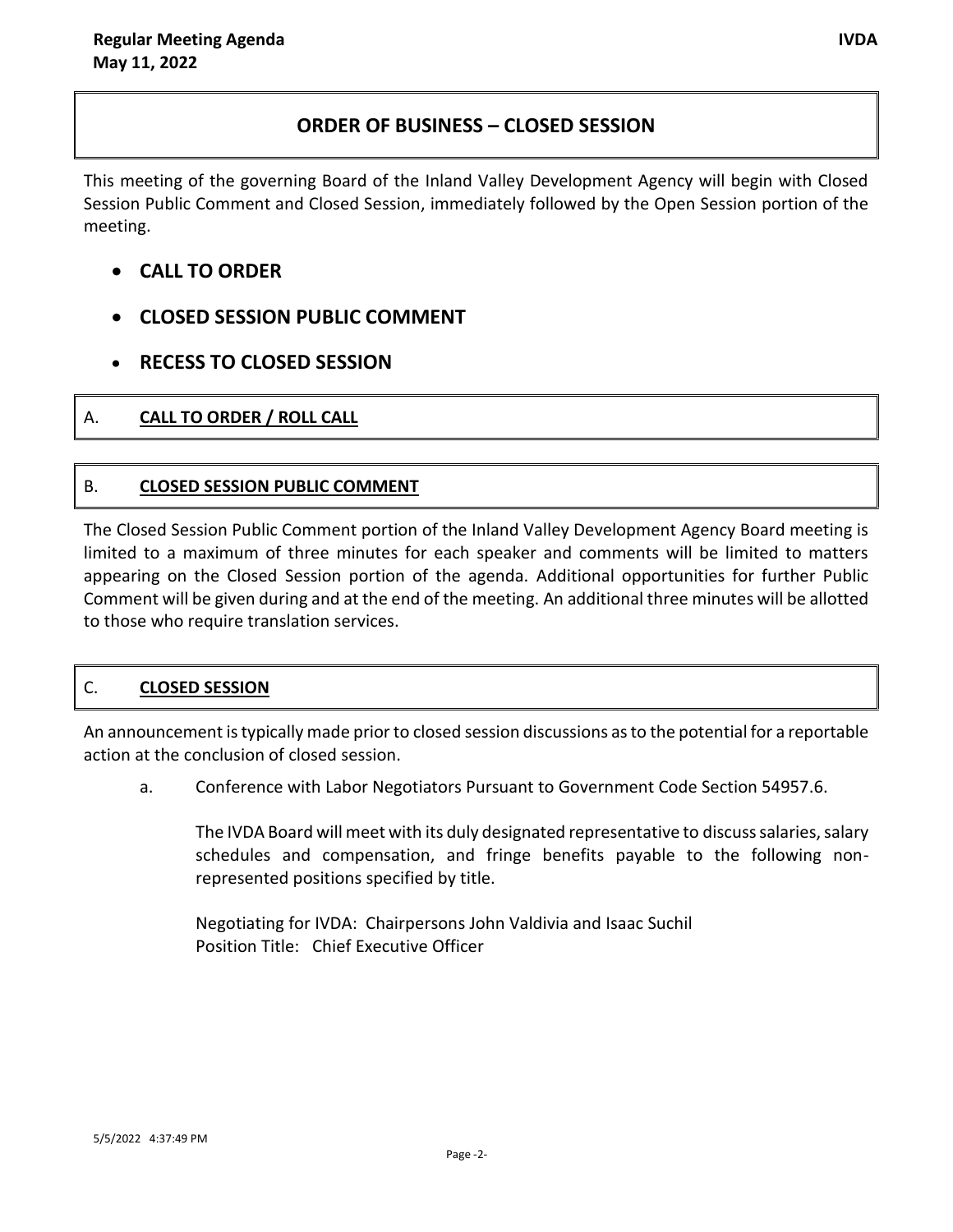### D. **REPORT ON CLOSED SESSION**

Public announcement(s) will be made following closed session if there are any reportable actions taken during closed session.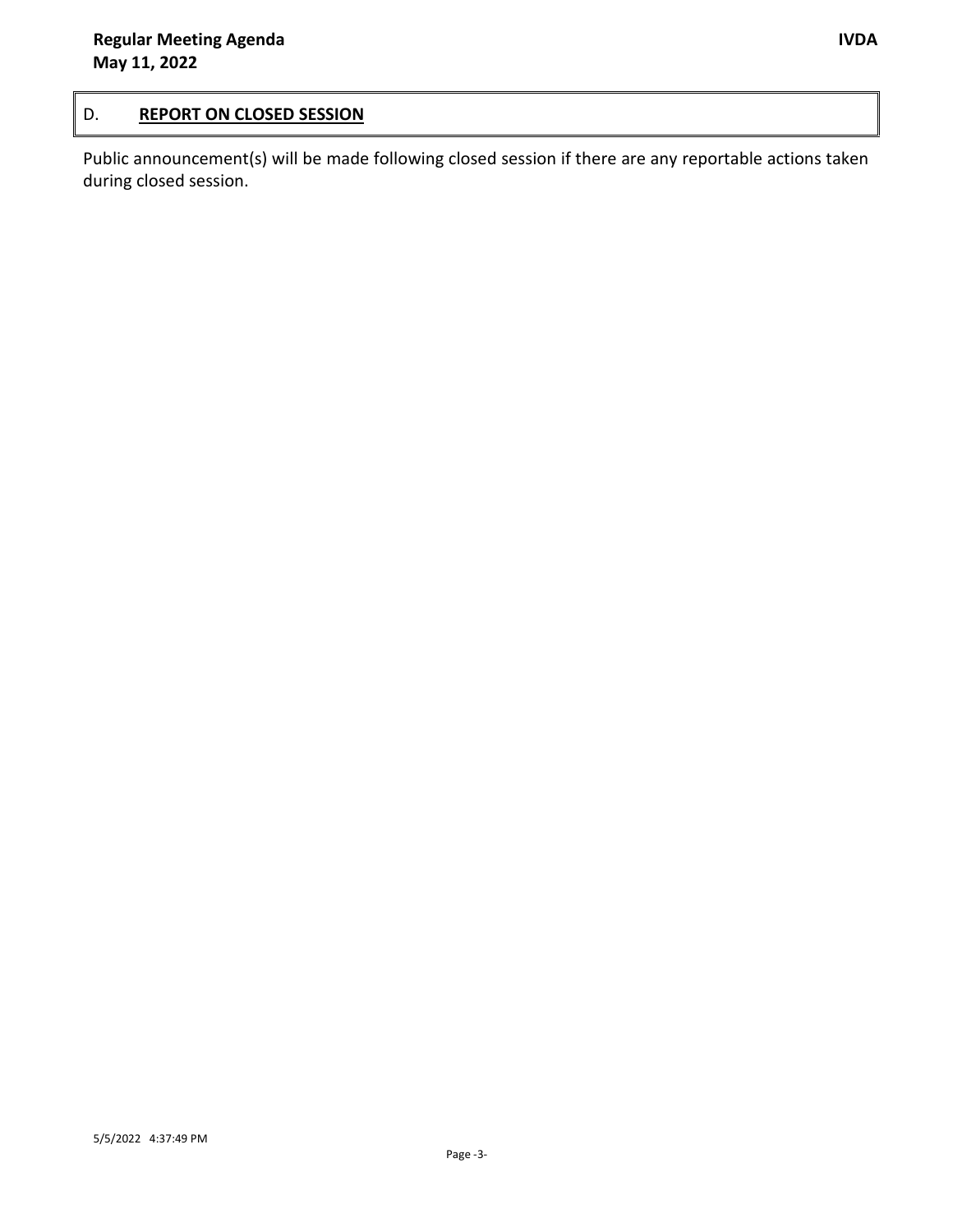### **ORDER OF BUSINESS – OPEN SESSION**

- **CALL TO ORDER OPEN SESSION**
- **PLEDGE OF ALLEGIANCE**

#### E. **ITEMS TO BE ADDED OR DELETED**

Pursuant to Government Code Section 54954.2, items may be added on which there is a need to take immediate action, and the need for action came to the attention of the Inland Valley Development Agency subsequent to the posting of the agenda.

### F. **CONFLICT OF INTEREST DISCLOSURE**

1. Members shall note agenda item contractors and subcontractors which may require member abstentions due to possible conflicts of interest

**[PRESENTER:** Jennifer Farris**; PAGE#:** 008**]**

### G. **INFORMATIONAL ITEMS**

It is intended that the following subject matters and their attachments are submitted to the Board members for informational purposes only. No action is required with regard to these items in the form of a receive-and-file motion or otherwise. Members may inquire of staff as to any questions or seek clarifications, but no discussion may ensue other than to place an item on a subsequent agenda for further consideration. In such situations where permissible levels of discussion are conducted, members are reminded that staff has not presented the related contractor and interested parties conflicts of interest disclosures that are typically provided for agenda items for which action is intended to occur. Additionally, questions may arise as to negotiation strategies or other legal issues which are more appropriately addressed in a closed session discussion.

- 2. Informational Items
	- a. Chief Executive Officer Report **[PRESENTER:** Michael Burrows; **PAGE#:** 035**]**
	- b. Report from the UAS Center at SBD and Toofon, Inc. **[PRESENTER:** Michael Burrows; **PAGE#:** 036**]**
	- c. Report on status of electric vehicle charging station installations **[PRESENTER:**  Michael Burrows; **PAGE#:** 055**]**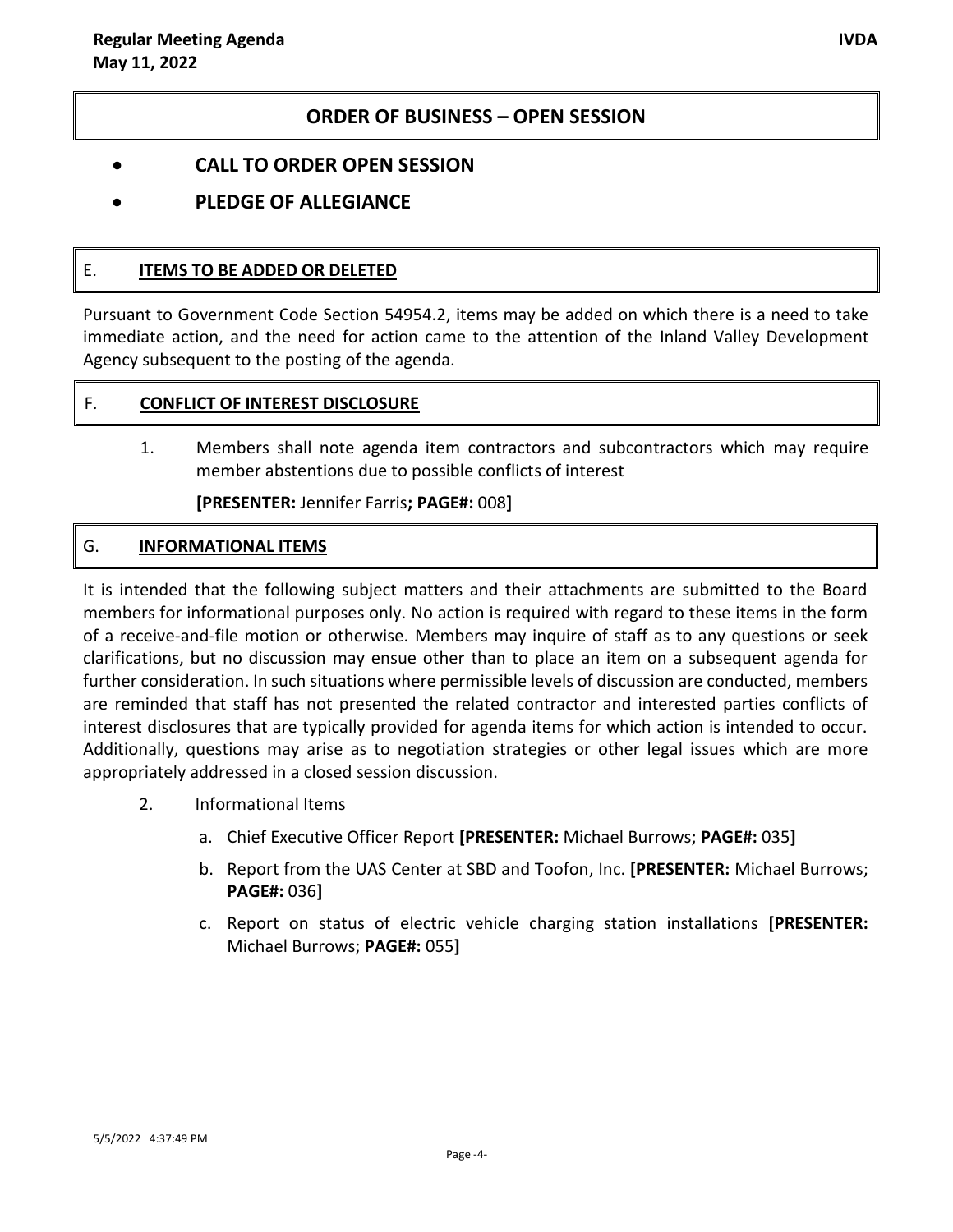#### H. **BOARD CONSENT ITEMS**

The following consent items are expected to be routine and non-controversial and will be acted upon by the Board at one time unless the Board directs that an item be held for further discussion.

3. Receive Register of Demands – May 11, 2022

**[PRESENTER:** Mark Cousineau; **PAGE#:** 056**]**

4. Receive and file Cash Report for March 31, 2022 for the Inland Valley Development Agency (IVDA)

**[PRESENTER:** Mark Cousineau; **PAGE#:** 061**]**

- 5. Approve a Notice of Completion with Griffith Company for the Mountain View Avenue Widening and Reconstruction Project Phase II and authorize release of retention **[PRESENTER:** Jeff Barrow; **PAGE#:** 064**]**
- 6. Approve Meeting Minutes: April 13, 2022 **[PRESENTER:** Jennifer Farris**; PAGE#:** 067**]**

### **BOARD ACTION ITEMS**

- 7. Consider and adopt proposed budget adjustments for fiscal year 2021-2022 **[PRESENTER:** Mark Cousineau; **PAGE#:** 075**]**
- 8. Approve Amendment No. 2 to the professional services agreement with Zenaida Global in an amount not to exceed \$15,000 for consulting services related to the UAS Center at SBD for Inland Valley Development Agency (IVDA) **[PRESENTER:** Michael Burrows; **PAGE#:** 078**]**
- 9. Approve form of Amendment No. 3 to the lease with Child Care Resource Center, Inc. extending the term of the lease for three (3) years **[PRESENTER:** Darrell Hale; **PAGE#:** 082**]**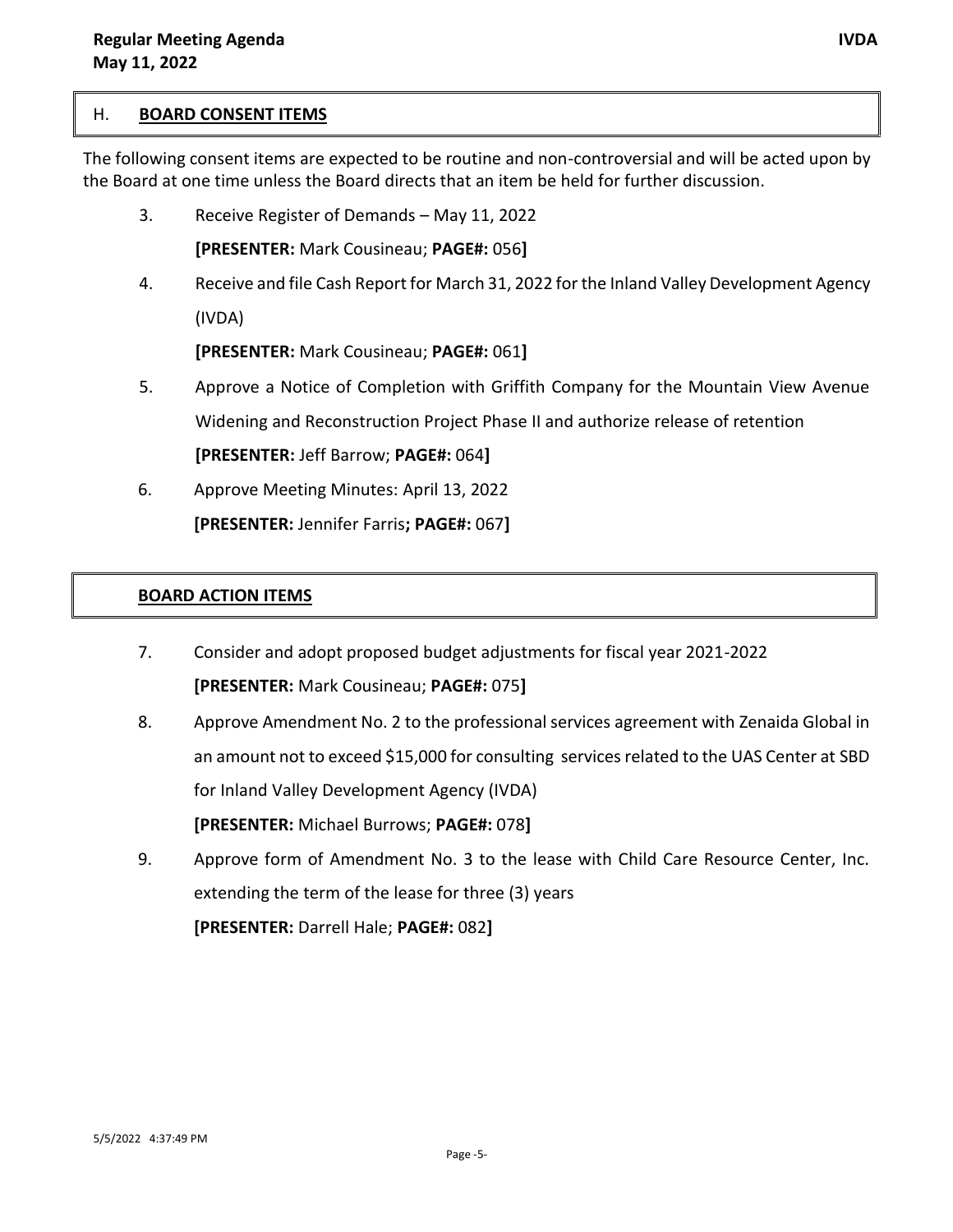10. Approve a contract with Rogers, Anderson, Malody & Scott, LLP for Auditing and Accounting Services of the Fiscal Years ending June 30, 2022 through June 30, 2024 with two options for the Fiscal Years ending June 30, 2025 and June 30, 2026 in an amount not to exceed \$262,550

**[PRESENTER:** Mark Cousineau; **PAGE#:** 091**]**

- 11. Authorize a revised cost share in an amount of \$1,887,538 for the 3<sup>rd</sup> & 5<sup>th</sup> Streets Corridor Improvements Project, U.S. Department of Commerce, Economic Development Administration (EDA) Grant No. 07-01-07415 **[PRESENTER:** Myriam Beltran; **PAGE#:** 133**]**
- 12. Approve the economic terms of a potential agreement with EcoTech Visions, Inc. for use of certain portions of former Norton Air Force Building No. 58 **[PRESENTER:** Michael Burrows; **PAGE#:** 137**]**
- 13. Consider and discuss a report on the status of the Airport Gateway Specific Plan **[PRESENTER:** Myriam Beltran; **PAGE#:** 141**]**
- 14. Review status of the Action Plan for the Inland Valley Development Agency (IVDA) through June 30, 2022

**[PRESENTER:** Michael Burrows; **PAGE#:** 149**]**

### J. **ADDED AND DEFERRED ITEMS**

Deferred Items and Items which have been added pursuant to Government Code Section 54954.2 as noted above in Section E.

#### K. **OPEN SESSION PUBLIC COMMENT**

Anyone who wishes to speak during Open Session Public Comment will be requested to fill out a speaker slip. Prior to speaking, speaker slips should be given to the Clerk of the Board. Public comments for items that are not on the agenda will be limited to three minutes. The three-minute limitation shall apply to each member of the public and cannot be shared with other members of the public. An additional three minutes will be allotted to those who require translation services.

#### L. **BOARD MEMBER COMMENT**

Board members may make announcements or give brief reports on activities or matters not appearing on the agenda, as well as provide direction to staff relating to matters which may be addressed at this time.